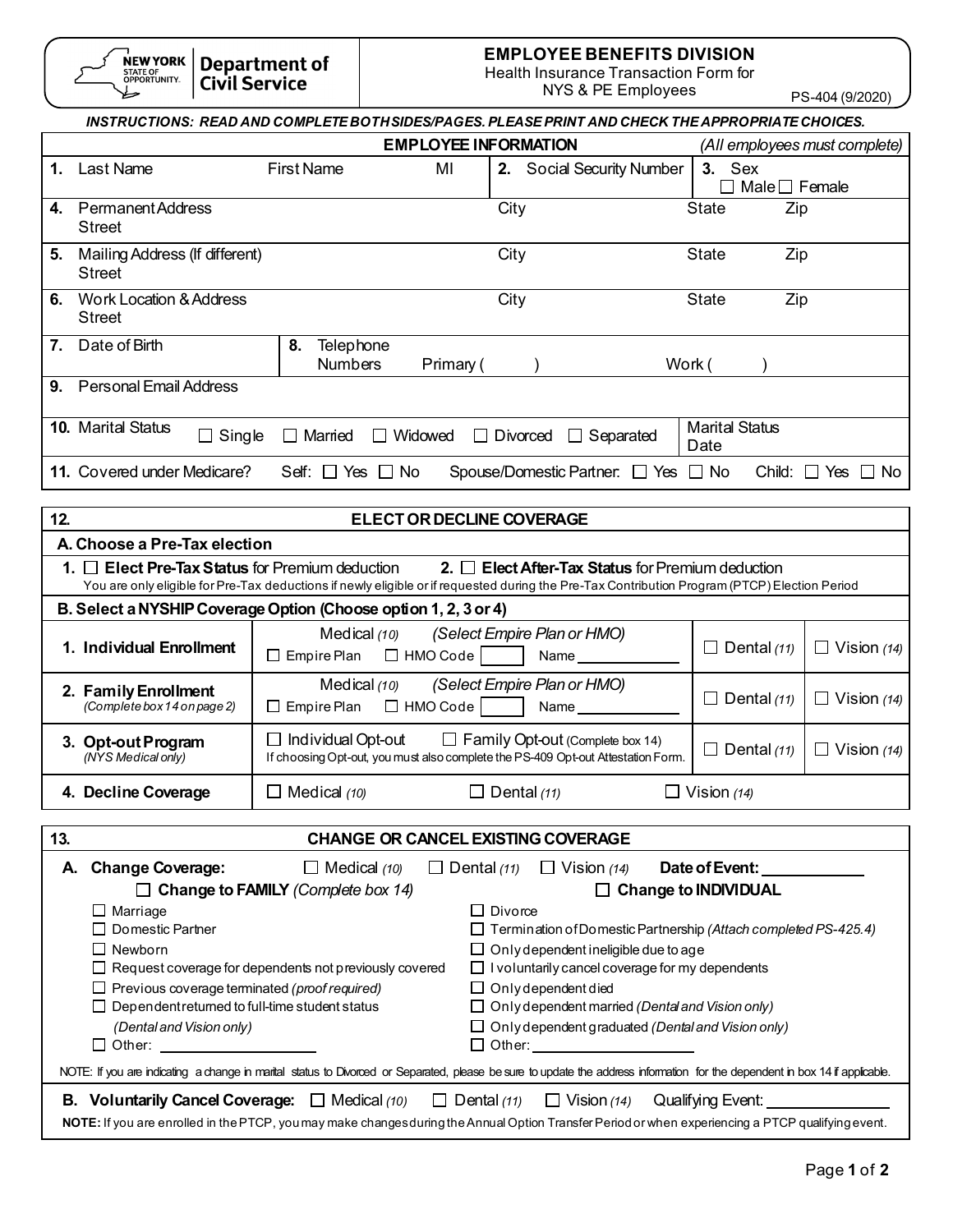| 14.                  |                                                                                                                    |                                                                                                               |            |    |              | <b>DEPENDENT INFORMATION</b> |     |                        |                 |
|----------------------|--------------------------------------------------------------------------------------------------------------------|---------------------------------------------------------------------------------------------------------------|------------|----|--------------|------------------------------|-----|------------------------|-----------------|
|                      | Must be provided when choosing to enroll or opt-out of NYSHIP family coverage (use additional sheets if necessary) |                                                                                                               |            |    |              |                              |     |                        |                 |
|                      |                                                                                                                    | Check One: A (Add), D (Delete) or C (Change)<br>Check all that apply: M (Medical), D (Dental), and V (Vision) |            |    |              |                              |     | Date of Event:         |                 |
|                      |                                                                                                                    |                                                                                                               |            |    |              |                              |     |                        | Social Security |
|                      |                                                                                                                    | Last Name                                                                                                     | First Name | MI | Relationship | Date of Birth                | Sex | Address (if different) | <b>Number</b>   |
| □ A<br>$\Box$ D      | $\Box$ M<br>ΠD                                                                                                     |                                                                                                               |            |    |              |                              |     |                        |                 |
| $\Box$ $C$           | □∨                                                                                                                 |                                                                                                               |            |    |              |                              |     |                        |                 |
| $\Box A$<br>$\Box$ D | ΠМ<br>□ D                                                                                                          |                                                                                                               |            |    |              |                              |     |                        |                 |
| $\Box$ $\Box$        | □∨                                                                                                                 |                                                                                                               |            |    |              |                              |     |                        |                 |
| $\Box$ A<br>$\Box$ D | $\square$ M<br>□ D                                                                                                 |                                                                                                               |            |    |              |                              |     |                        |                 |
| $\Box$ $\Box$        | □∨                                                                                                                 |                                                                                                               |            |    |              |                              |     |                        |                 |
| $\Box$ A<br>$\Box$ D | Π Μ<br>ΠD.                                                                                                         |                                                                                                               |            |    |              |                              |     |                        |                 |
| $\Box$ $\Box$        | אם ∨                                                                                                               |                                                                                                               |            |    |              |                              |     |                        |                 |
|                      |                                                                                                                    |                                                                                                               |            |    |              |                              |     |                        |                 |

| 15.                                        | ENTER ANNUAL OPTION TRANSFER REQUEST(S) BELOW |                       |                                                                                     |  |  |
|--------------------------------------------|-----------------------------------------------|-----------------------|-------------------------------------------------------------------------------------|--|--|
| <b>Change NYSHIP Option</b>                | Change to: $\Box$ Empire Plan $\Box$ HMO Code |                       | HMO Name:                                                                           |  |  |
| <b>Elect Opt-out</b><br>(NYS Medical only) | $\Box$ Individual Opt-out                     | $\Box$ Family Opt-out | If choosing Opt-out, you must also complete the<br>PS-409 Opt-out Attestation Form. |  |  |
| <b>Change Pre-Tax Status</b>               | Change to: $\Box$ Pre-Tax                     | $\Box$ After-Tax      | Submit during the Pre-Tax Contribution<br>Program Election Period                   |  |  |

| <b>Personal Privacy Protection Law Notification</b>                                                                                                                                                                                                                                                                                                                                                                                                                                                                                                                                                                                                                                                                                                                                           |
|-----------------------------------------------------------------------------------------------------------------------------------------------------------------------------------------------------------------------------------------------------------------------------------------------------------------------------------------------------------------------------------------------------------------------------------------------------------------------------------------------------------------------------------------------------------------------------------------------------------------------------------------------------------------------------------------------------------------------------------------------------------------------------------------------|
| The information you provide on this application is requested in accordance with Section 163 of the New York State Civil Service Law for<br>the principal purpose of enabling the Department of Civil Service to process your request concerning health insurance coverage. This<br>information will be used in accordance with Section 96(1) of the Personal Privacy Protection Law, particularly subdivisions (b), (e) and (f).<br>Failure to provide the information requested may interfere with our ability to comply with your request. This information will be maintained<br>by the Director, Employee Benefits Division, Department of Civil Service, Albany, NY 12239; (518) 473-1977. For information relating only<br>to the Personal Privacy Protection Law, call (518) 457-9375. |
| <b>AUTHORIZATION</b>                                                                                                                                                                                                                                                                                                                                                                                                                                                                                                                                                                                                                                                                                                                                                                          |
| I have read the Pre-Tax Contribution Program materials and the Opt-out Attestation Form (if applicable) and have made my selection on<br>Page 1 of this document. I understand that if my coverage is declined or canceled, I may subject myself and/or my dependents to waiting<br>periods if I decide to enroll at a later date and may forfeit the right to such coverage after leaving State service (vest, retirement, etc.). I                                                                                                                                                                                                                                                                                                                                                          |

conviction of which may lead to substantial monetary penalties and/or imprisonment, as well as an order for reimbursement of claims. **I certify that the information I have supplied is true and correct. I hereby authorize deduction from my salary or retirement allowance of the amount required, if any, for the coverage indicated above.**

# **Employee Signature (Required): Date:**

**AGENCY USE ONLY** Retirement Tier | Registration # Sick Leave Information Date Entered on<br>
Date Entered on<br>
NYBEAS Effective Date # Hours Hourly Rate of Pay **HBA Signature (Required):**  $\qquad \qquad$  **Date:** Date: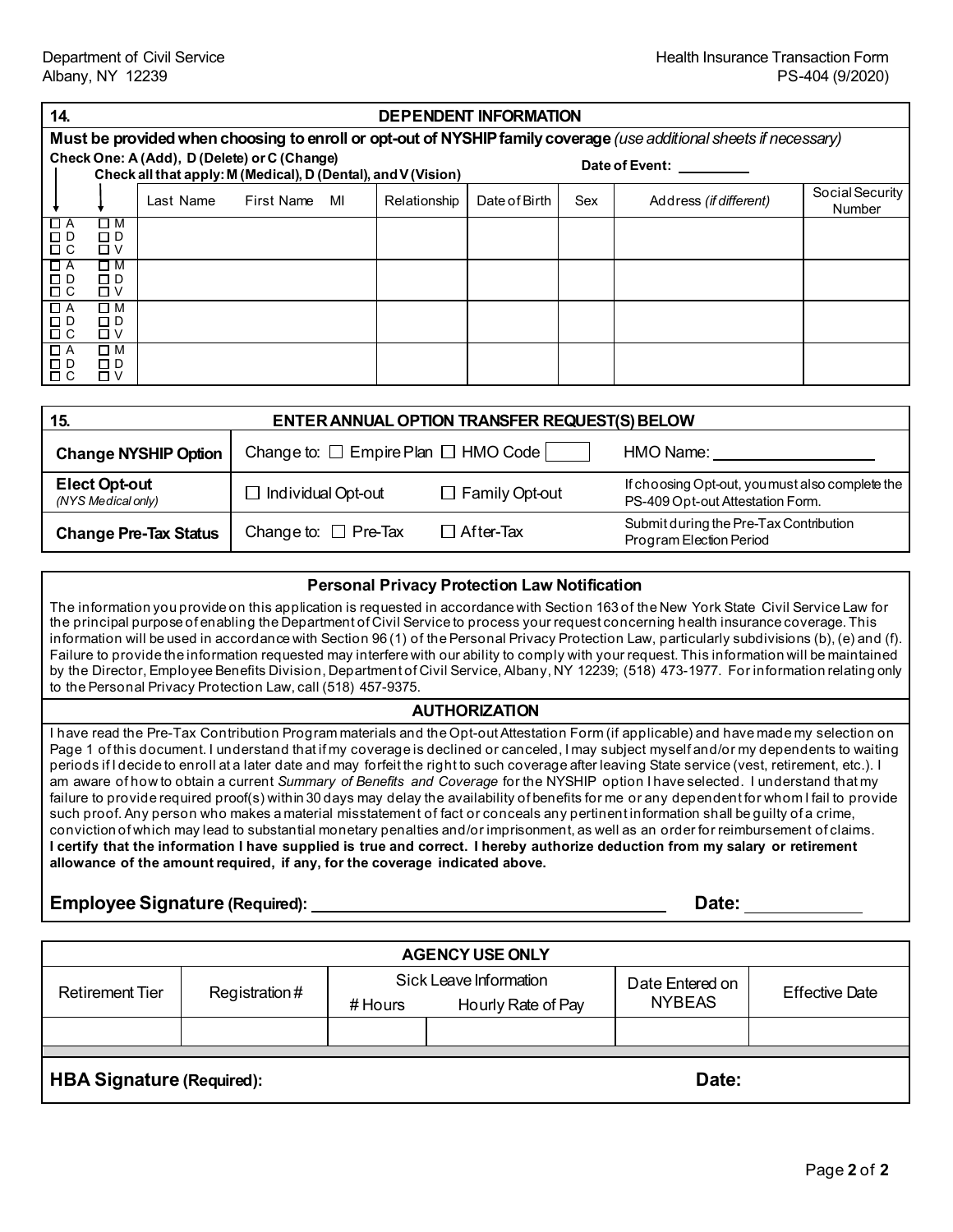### **NYSHIP Program Information Resources**

To enroll in benefits or to change your current benefits, you will most likely be required to submit proofs of eligibility for coverage or evidence of a qualifying event with the completed and signed *Health Insurance Transaction Form* PS-404. Learn more about these additional requirements in the following publications:

- *General Information Book (GIB)* Eligibility, enrollment, required forms and proofs of eligibility
- *Planning for Option Transfer* The Pre-Tax Contribution Program (PTCP)
- *Choices*

Your plan options under NYSHIP (Empire Plan, NYSHIP HMO or the Opt-out Program) and the benefits included with each one

In many situations, you will also be required to complete, sign and submit additional forms and proofs. For detailed instructions on what will be required, please refer to your *GIB* and any additional forms and form instructions for requirements specific to your request.

| Boxes $1 - 11$ | Employee<br>Information                     | You must complete boxes $1 - 11$ with your personal information.<br>Note: Use the Marital Status Date to show the date of marriage, separation or<br>divorce when any of those marital statuses are selected.                                                                                                                                                                                                                                                                                                                                                                                                                                                         |
|----------------|---------------------------------------------|-----------------------------------------------------------------------------------------------------------------------------------------------------------------------------------------------------------------------------------------------------------------------------------------------------------------------------------------------------------------------------------------------------------------------------------------------------------------------------------------------------------------------------------------------------------------------------------------------------------------------------------------------------------------------|
|                | Boxes 12 (A-B) Elect or Decline<br>Coverage | Complete appropriate sections. You are entitled to make separate choices<br>regarding your medical, dental and vision coverage. You may enroll in or decline<br>any or all three. (Exception: Enrollment in the Student Employee Health Plan<br>[SEHP] includes medical, dental, and vision coverage). You may also enroll in<br>Family coverage for one benefit in Individual coverage for another.<br><b>Reminder:</b> Enrollees with an Employee Benefit Fund (CSEA, DC-37, UCS and<br>UUP) receive their dental and vision benefits through that fund. If you are a<br>member of one of these groups, you may not enroll for NYSHIP dental or vision<br>benefits. |

### **EMPLOYEE INFORMATION**

### **ELECT OR DECLINE COVERAGE**

**Note:** If you choose a NYSHIP HMO, the HMO may require you to complete an additional enrollment form.

| 12.A.1<br>12.A.2 | Pre-Tax Contribution Program (PTCP)<br><b>Status</b> | New enrollees must make an election (Pre-Tax or After-Tax)<br>for medical coverage. The PTCP applies to all NYS groups<br>and select Participating Employers (PE). If you work for a<br>PE, contact your HBA to learn if your employer participates<br>in the PTCP and if you are eligible to enroll. If you are a new<br>enrolling after your waiting period or more than 30 days after<br>a qualifying event, you will need to wait until the annual<br>PTCP Election Period to enroll. The PTCP Election Period<br>coincides with the annual Option Transfer Period. Until then,<br>your deductions will be taken out after taxes. |
|------------------|------------------------------------------------------|---------------------------------------------------------------------------------------------------------------------------------------------------------------------------------------------------------------------------------------------------------------------------------------------------------------------------------------------------------------------------------------------------------------------------------------------------------------------------------------------------------------------------------------------------------------------------------------------------------------------------------------|
| 12.B.1           | <b>Individual Enrollment</b>                         | Check box to enroll in Individual coverage. Check Medical,<br>Dental and/or Vision boxes for coverage selected.                                                                                                                                                                                                                                                                                                                                                                                                                                                                                                                       |
| 12.B.2           | <b>Family Enrollment</b>                             | Check box to enroll in Family coverage. Check Medical,<br>Dental and/or Vision boxes for coverage selected.                                                                                                                                                                                                                                                                                                                                                                                                                                                                                                                           |
| 12.B.3           | Elect the Opt-out Program<br>(NYS Medical Only)      | Check box to enroll in the Opt-out Program (See your HBA<br>or your plan materials for eligibility requirements). Also<br>complete PS-409, Opt-out Attestation Form.                                                                                                                                                                                                                                                                                                                                                                                                                                                                  |
| 12.B.4           | Decline NYSHIP Coverage                              | Check box to decline coverage. Be sure to check the<br>appropriate boxes for the coverage type declined.                                                                                                                                                                                                                                                                                                                                                                                                                                                                                                                              |